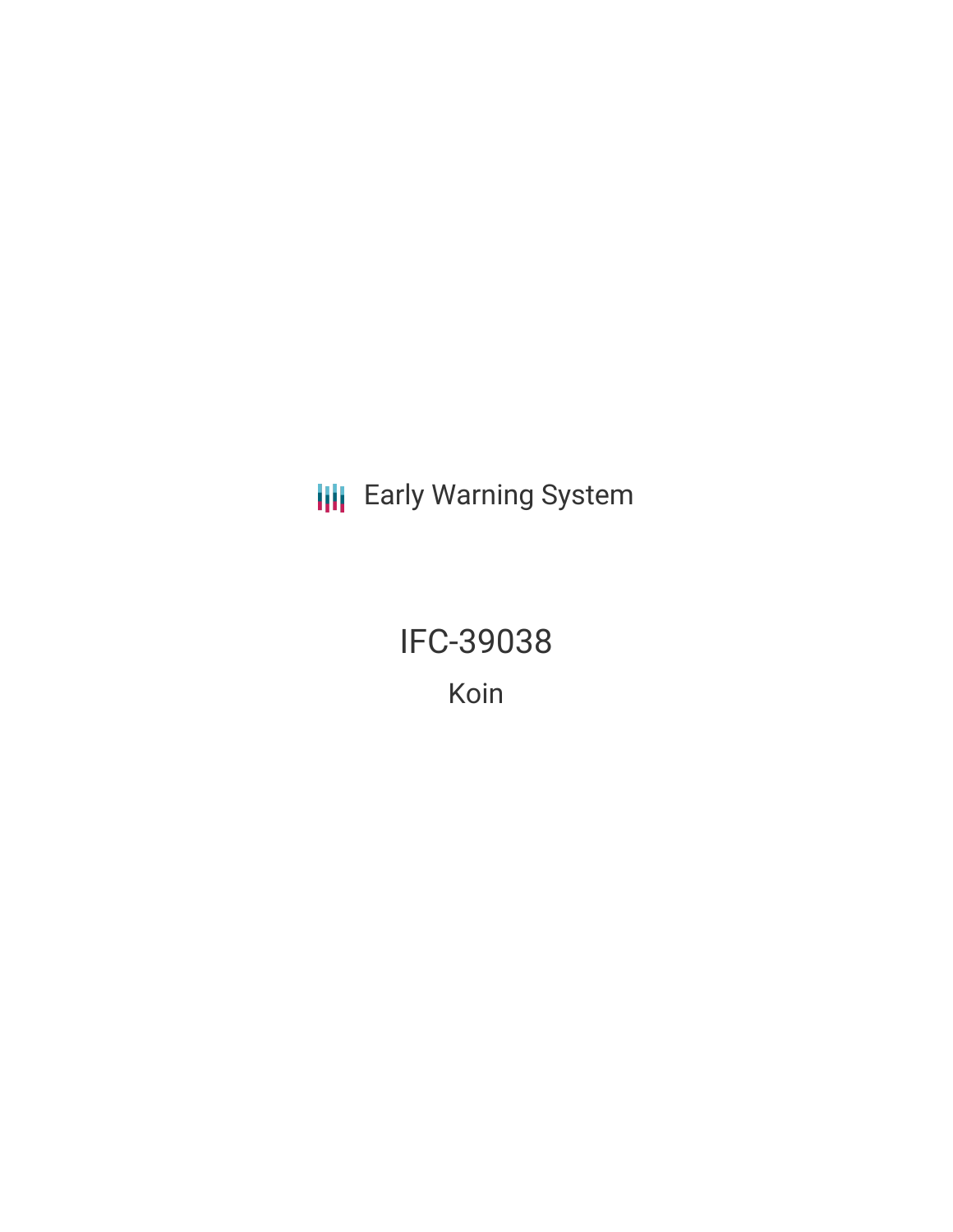### **Quick Facts**

Koin

Early Warning System

| <b>Countries</b>               | Brazil                                  |
|--------------------------------|-----------------------------------------|
| <b>Financial Institutions</b>  | International Finance Corporation (IFC) |
| <b>Status</b>                  | Active                                  |
| <b>Bank Risk Rating</b>        | U                                       |
| <b>Voting Date</b>             | 2017-09-08                              |
| <b>Borrower</b>                | KOIN SA                                 |
| <b>Sectors</b>                 | Finance                                 |
| <b>Investment Type(s)</b>      | Equity                                  |
| <b>Investment Amount (USD)</b> | \$2.25 million                          |
| <b>Project Cost (USD)</b>      | $$4.50$ million                         |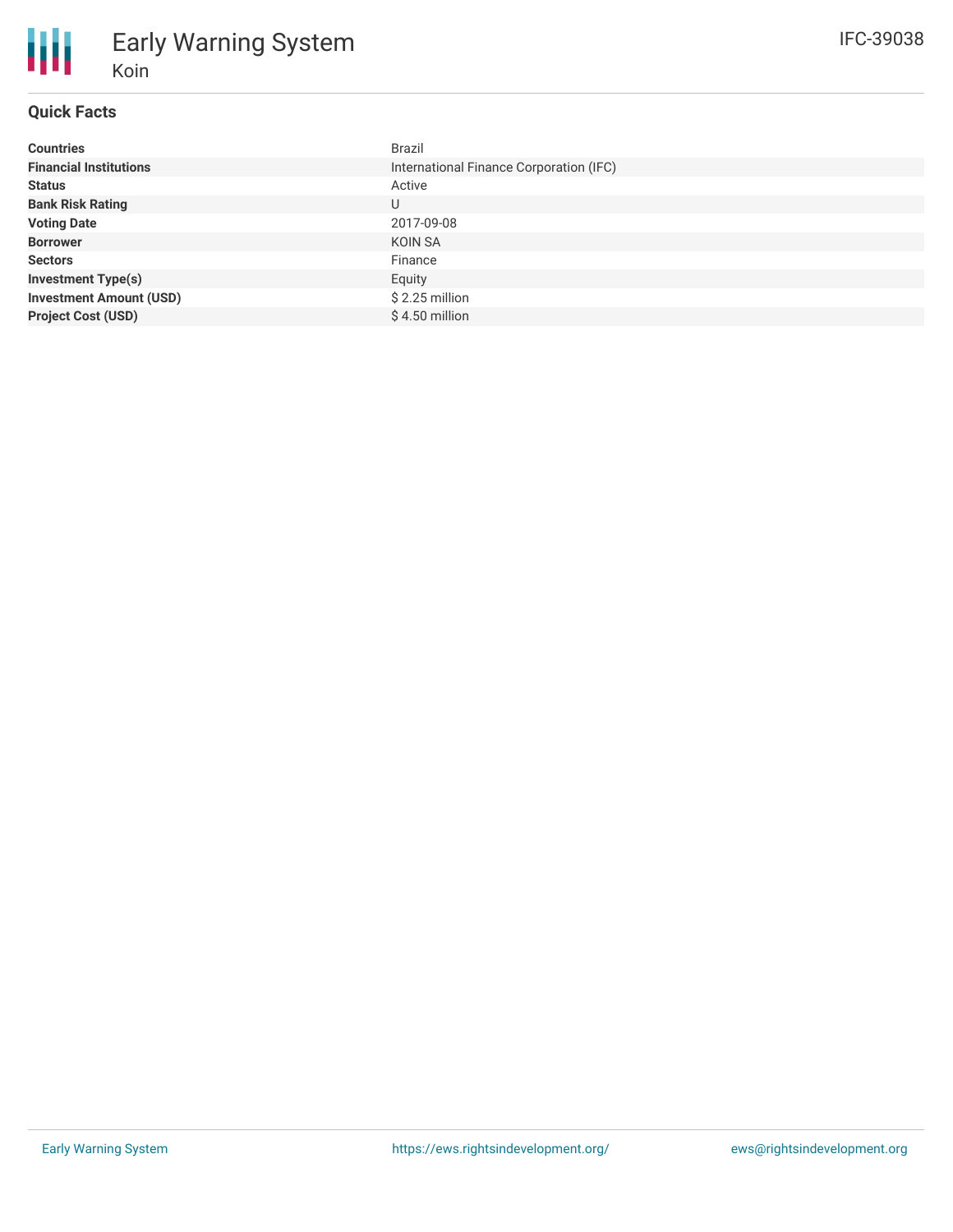

# **Project Description**

The proposed project consists in an up to US\$2.25 million equity investment in the Series A Equity Funding Round in Koin Administradora de Cartões de Crédito Ltda. ("Koin" or the "Company"). Koin is a payment solution provider ("PSP") that offers a postpaid solution for online purchases where the consumer receives the goods before paying directly to the merchants. The Company also provides credit for online purchases in installments. Koin is headquartered in Sao Paulo, Brazil, and has operations throughout Brazil. The project sponsor is Ricardo Laureano Siqueira (founder). Ricardo is also the founder of Maxipago, a successful online payment gateway later sold to Rede (Banco Itau Group).

## Expected Development Impact

I. Facilitation of electronic payments: The investment in Koin will promote the development of a low cost and pervasive payment infrastructure in Brazil. Making payments electronically rather than in cash has been shown to generate efficiency and promote economic development II. Wider Availability of Goods and Lower Prices: The ability to receive the good upfront and pay later is an enabler for the e-commerce sector. Therefore, Koin, as an innovative payment solution, will result in better availability and distribution of goods and services. In addition, Koin allows customer without a credit card to participate in ecommerce and benefit from the wider availability of goods and lower prices.

## IFC's Expected Role and Additionality

I. IFC payment expertise: Koin will benefit from IFC's expertise in the FinTech space, in particular the experience with other payment solutions providers (PSP) investments in different regions. This should help the company better manage its risk and design relevant new services and/or products II. Stamp of Approval: Company is seeking an IFC investment as it adds credibility, as well as improve its brand perception. This is important as perceived trust by the consumer and by merchants is a critical factor of success.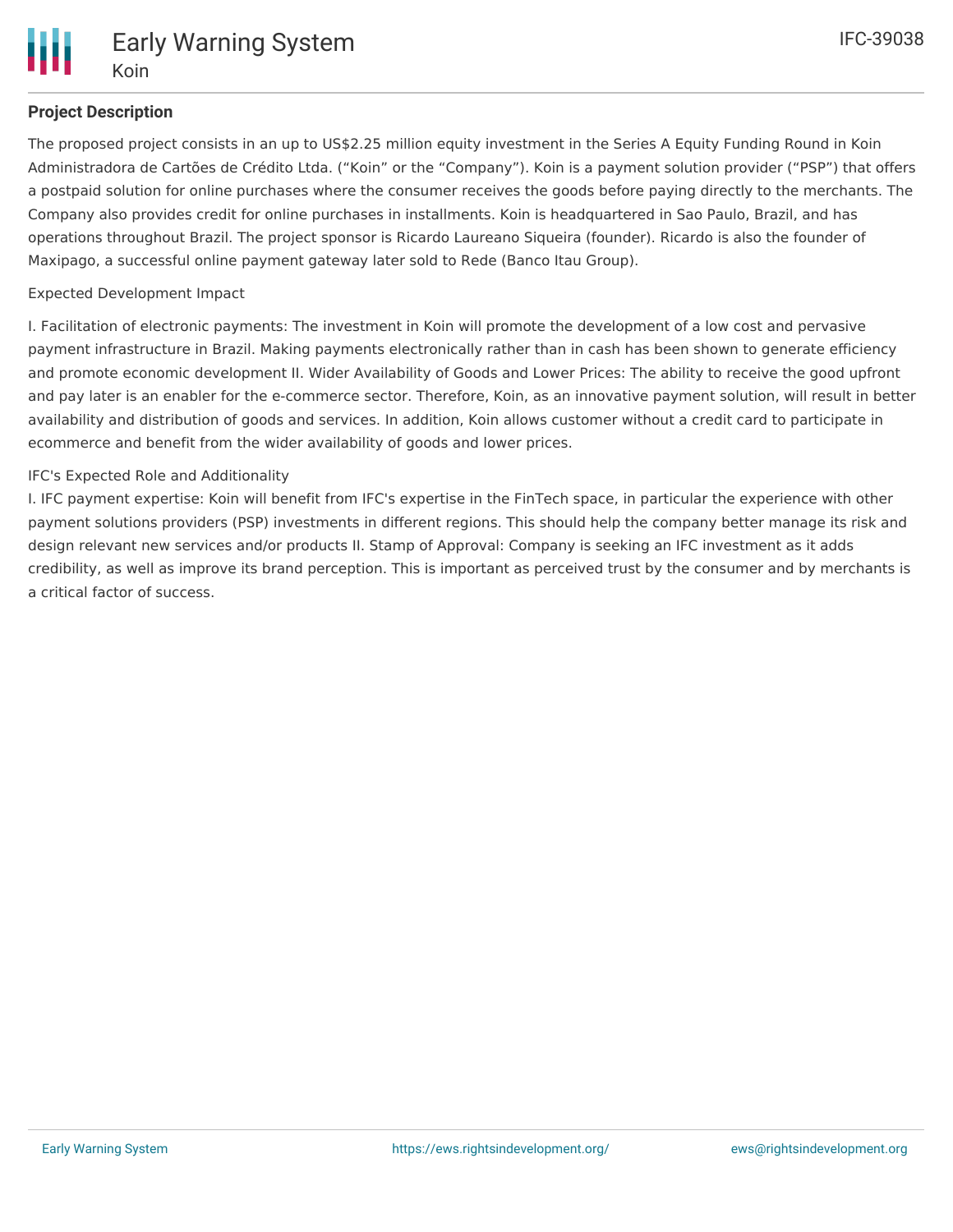

### **People Affected By This Project**

I. Facilitation of electronic payments: The investment in Koin will promote the development of a low cost and pervasive payment infrastructure in Brazil. Making payments electronically rather than in cash has been shown to generate efficiency and promote economic development

II. Wider Availability of Goods and Lower Prices: The ability to receive the good upfront and pay later is an enabler for the ecommerce sector. Therefore, Koin, as an innovative payment solution, will result in better availability and distribution of goods and services. In addition, Koin allows customer without a credit card to participate in ecommerce and benefit from the wider availability of goods and lower prices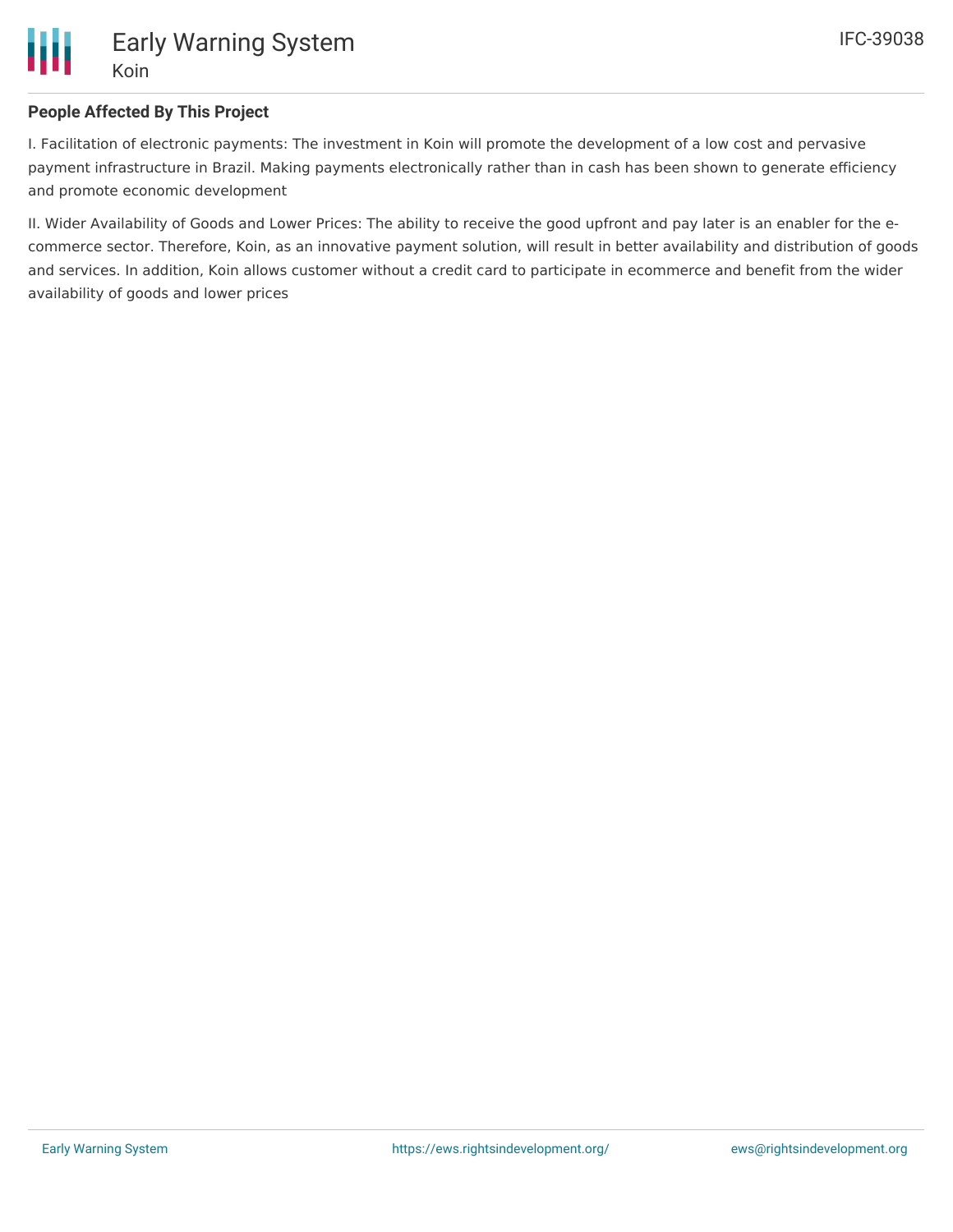

#### **Investment Description**

• International Finance Corporation (IFC)

Total project cost is estimated at up to US\$ 4.5 million from new investors by subscribing to Preferred Series A Shares of Koin in order to fund the Company's expansion of operations. IFC is considering investing up to US\$ 2.25 million in the Series A equity funding round.